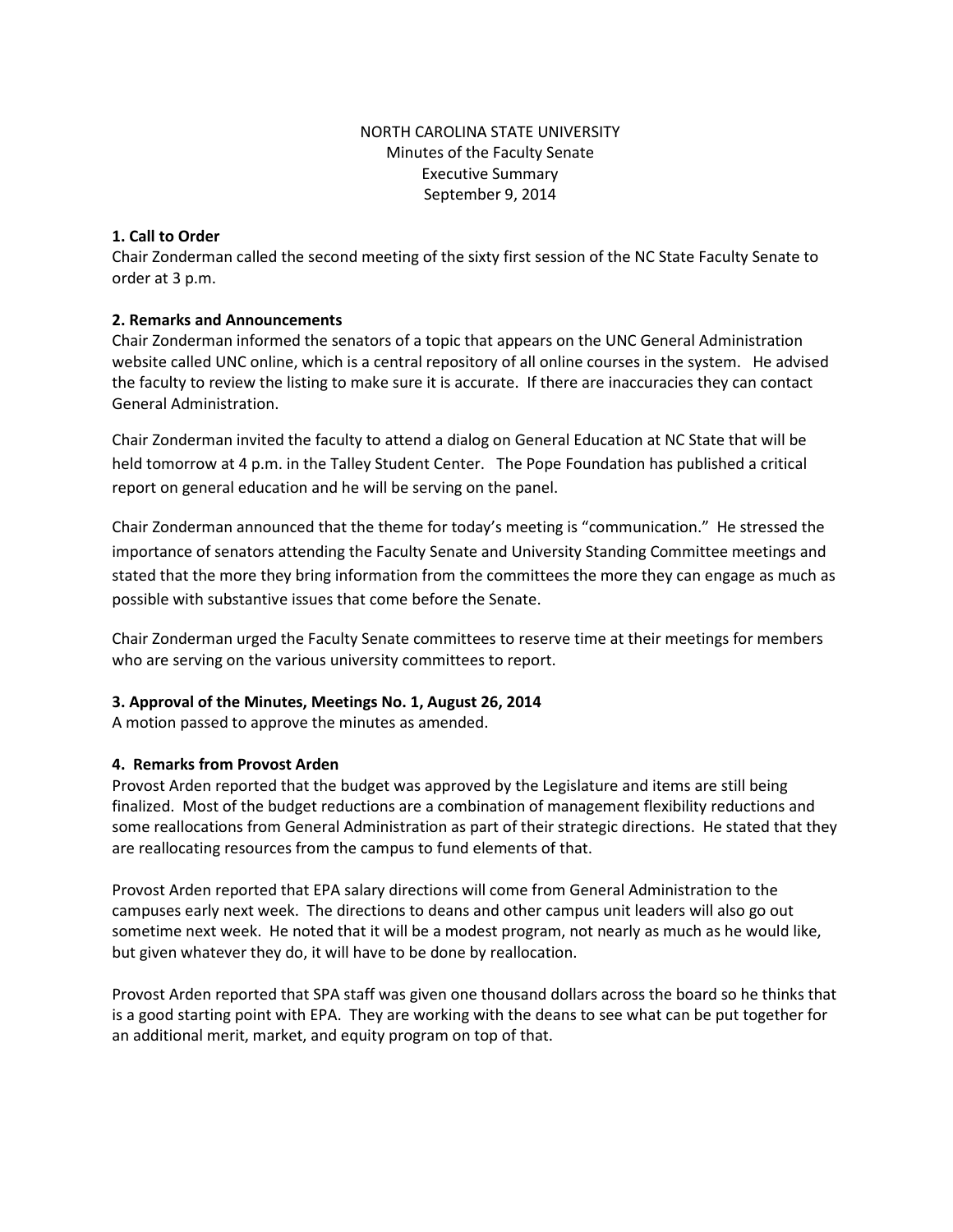Provost Arden reported that a memo was sent from Budget Director Art Pope to all units, including the UNC System, with some directions for next year's budget. Mr. Pope is asking that a budget be prepared that is 2% less than our current budget. The first part is due to the Legislature by October 1st. Provost Arden explained that the difficulty of this is that Mr. Pope doesn't want these cuts to be by management flexibility, but more line item cuts to identify the specific cuts that we will be making, which is going to be very difficult to do.

# *Strategic Plan*

Provost Arden reported that they have completed the first three years of the strategic plan and he thinks the first three years have been successful in terms of our high order initiatives. He said it is now time to develop the next three year plan. The format in the first three year plan was a matrix of actions against goals. We reduced all actions into three super groupings. This plan is being formatted the same way. There are going to be some important discussions in the Faculty Senate.

Provost Arden reported that NC State has risen in the US News & World Report rankings to 95<sup>th</sup> among National Universities and 44<sup>th</sup> among publics. He stated that the university continues to move in the right direction.

# **5. Issues for 2014-15 Faculty Senate -** *results of ballot*

Chair Zonderman announced the results of ballots that were distributed in the last meeting, asking senators to identify the four most important issues they would like to see the Senate address this year. He said all of the issues are important and hopes by the end of this academic year each of the items will be reviewed by one of the committees.

The top four items were:

- 1) Allocation of Academic Funds
- 2) Growing Doctoral Program and GSSP
- 3) Student Retention and Success
- 4) Post Tenure Review Revision Policy

Chair Zonderman received input from the senators on what they would like Dr. Mike Mullen to discuss on Student Retention and Success.

# **6. Strategic Resource Management—Doctoral Enrollment and Graduate Student Support Plan**

Dr. Duane Larick, Senior Vice Provost for Academic Strategy and Resource Management stated that NC State is one of the flagship universities in the system. He reported on an enrollment plan that has been developed talking about growing doctoral education as the highest priority of growth. He said they are developing a biennial plan for 2015-16, 2016-17 through 2020 and looking to build on to even a 20-24, 20-25 plan.

# **7. Adjourn**

A motion passed to adjourn the meeting at 4:15pm.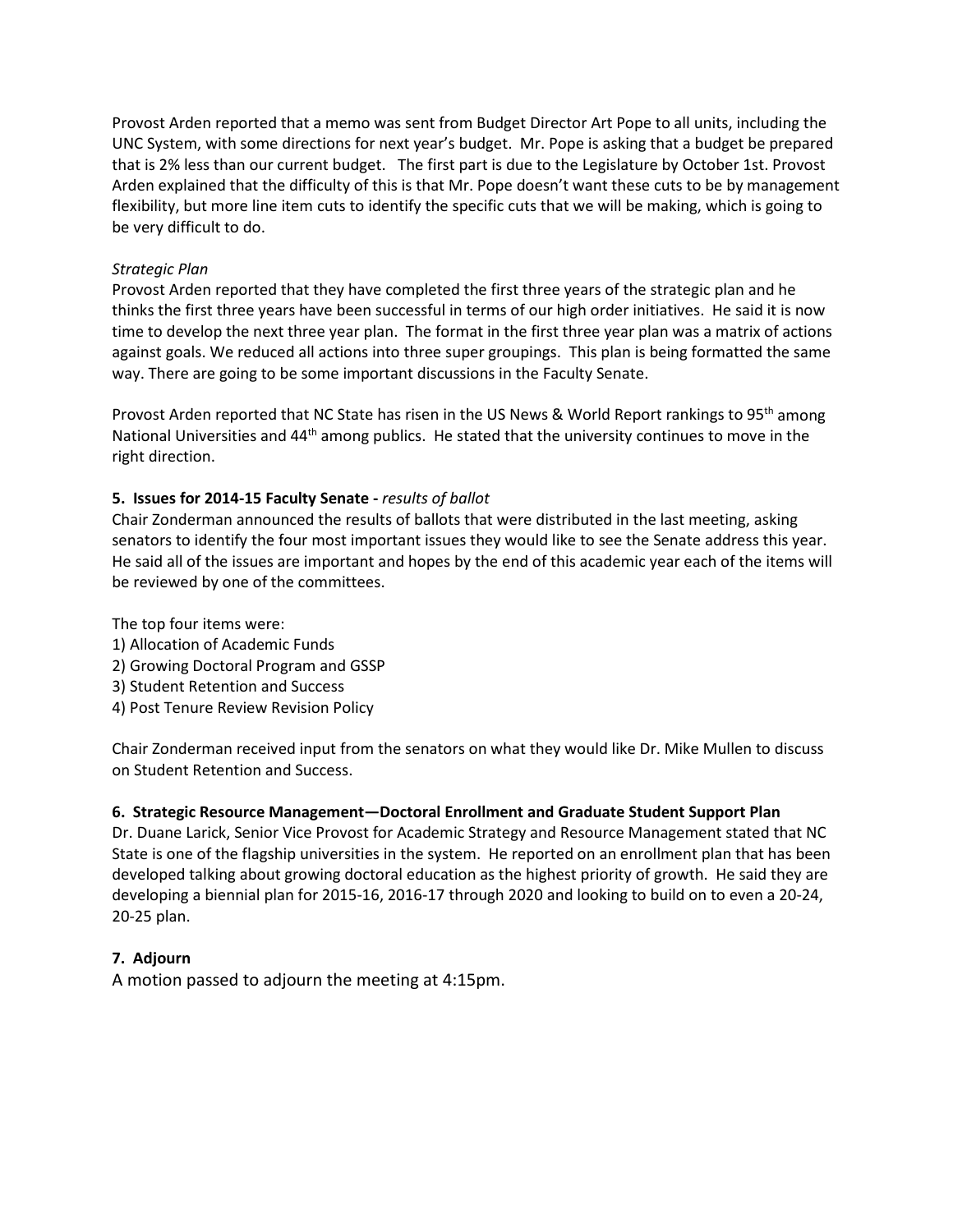# NORTH CAROLINA STATE UNIVERSITY Minutes of the Faculty Senate September 9, 2014

Regular Meeting No. 2 of the 61st<sup>th</sup> Session: Faculty Senate Chambers September 9, 2014 **Present:** Chair Zonderman, Secretary Daley, Chair- Elect Moore, Provost Arden; Parliamentarian Fath; Senators Ash, Banks, Barlett, Baumer, Bernhard, Borden, Bullock, Byrnes, Cubbage, Davidian, Fleisher, Fuentes, Gunter, Heitmann, Holden, Krause, Levy, Lunardi, Nfah-Abbenyi, Orcutt, Scearce, Sotillo, Steer, Williams

**Excused:** Senators Aday, Bird, Edwards, Moore, Smith

**Absent:** S*e*nators Allaire, Auerbach, Brady, Devetsikiotis, Laffitte,

G**uests:** P.J. Teal, Chancellor's Office; Duane Larick, Provost Office

### **1. Call to Order**

Chair Zonderman called the second meeting of the NC State Faculty Senate to order at 3 p.m.

### **2. Remarks and Announcements**

Chair Zonderman informed the senators of a topic on the UNC General Administration website called UNC online, which is a central repository of all online courses in the system. He advised the faculty to review the listing to make sure it is accurate; if there are inaccuracies they are to contact General Administration.

Chair Zonderman announced that tomorrow at 4 p.m. in the Talley Student Center there will be a dialog on General Education at NC State. The Pope Foundation has published a critical report on general education and he will be serving on the panel. Chair Zonderman invited the faculty to attend.

Chair Zonderman stated that "communication" is the theme for today's meeting. He noted that the Faculty Senate meetings are every other week and the Faculty Senate Standing Committee meetings are on the alternate Tuesdays. Everyone on the Senate is also assigned as a representative on the University Standing committees or some other committee. He stressed the importance of attending these meetings. He stated that the more senators bring information from the committees the more we can engage as much as possible with our substantive issues that come before the Senate.

Chair Zonderman urged the Faculty Senate committees to reserve time at their meetings for those that are serving on the various University committees to report.

#### **3. Approval of the Minutes, Meetings No. 1, August 26, 2014**

A motion passed to approve the minutes as amended.

#### **4. Remarks from Provost Arden**

Provost Arden reported that the budget was approved by the Legislature and items are still being finalized. He stated that it looks as though most of the budget reductions that have come to us are a combination of management flexibility reductions and some reallocations from General Administration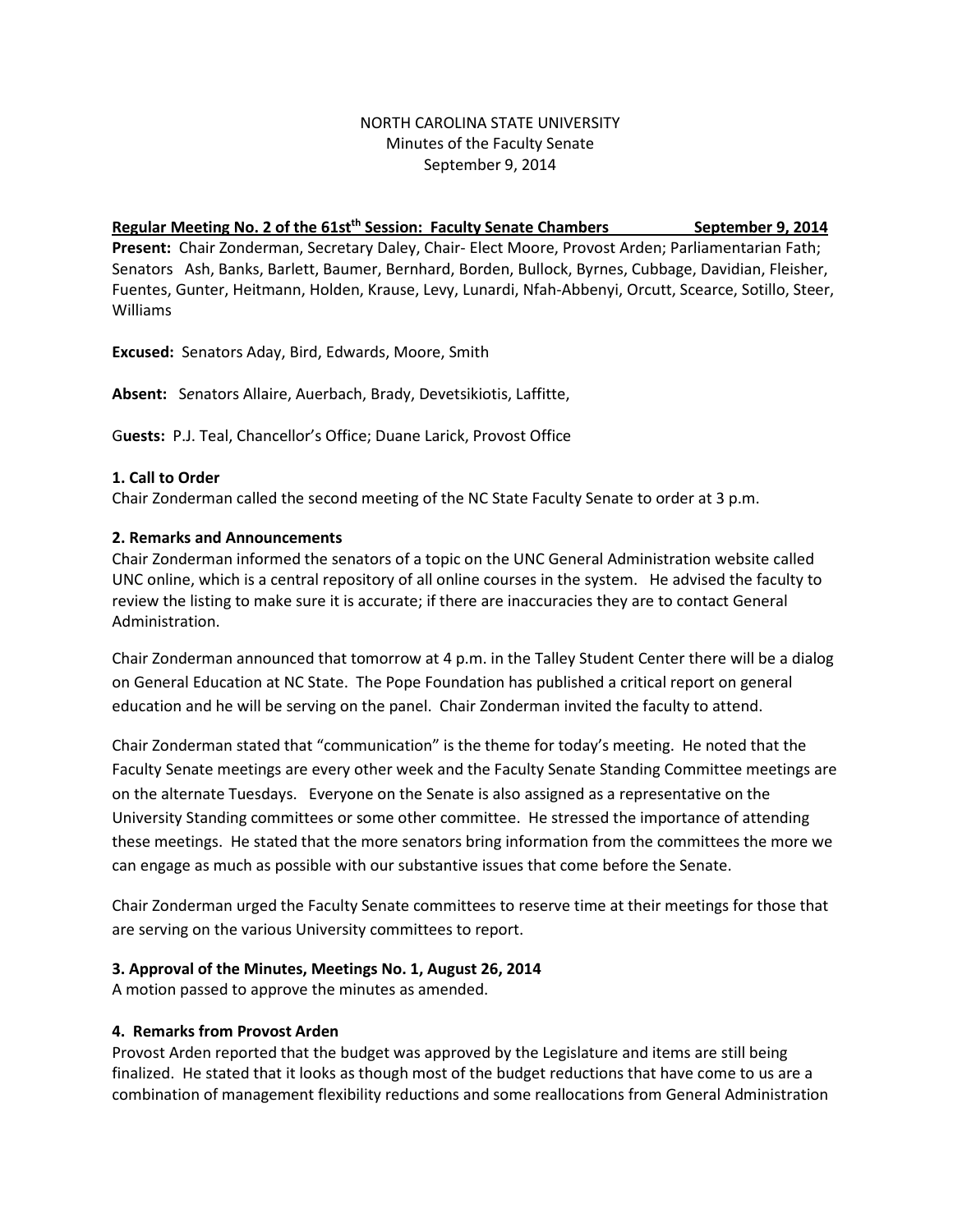as part of their strategic directions. They are reallocating resources from the campus to fund elements of that. He said we are going to be out centrally, with a couple of exceptions, for these cuts. On top of that, we are going to try to partner with the colleges for a modest EPA merit program for all faculty and EPA. The final details have not been worked out. In fact, that goes to the Personnel and Tenure committee of the Board of Governors this Thursday at their upcoming meeting. We are expecting that EPA salary directions will come from the General Administration to campuses early next week and then our directions to the deans and other campus unit leaders will go out some time next week. It will be a modest program; certainly not nearly as much as we would like, but given whatever we do, we are going to have to do by reallocation.

Provost Arden stated that SPA staff was given a thousand dollars across the board; he thinks that is a good starting point with EPA. They will be working with the deans to see what can be put together for an additional merit, market, and equity program on top of that.

Provost Arden stated that there will likely not be too many restrictions put on this from General Administration, and the administration is not going to put too many restrictions on it when they give directions to the deans. He said to get some movement for our salaries which have been very little for a five year period, is one of the highest priorities that we have. We are beginning to lag behind peer institutions with respect to salaries. When we recruit new faculty, often we have to recruit at market rates which causes even greater issues. Now that we have been given the authority, we are going to bite the bullet and start to do something -- even if it's small. Otherwise, we are going to run the risk of getting further behind. Those instructions will be coming from GA next week and we will be getting instructions out to the campuses next week.

Provost Arden stated that the timing is going to be difficult to get the increases into salaries for the month of September. They are expected to be hitting in the month of October. There are still some discussions. He said it is likely that we will be given the authority from General Administration for those increases to be retroactive to July 1, which will begin to appear in the October paycheck.

Provost Arden stated that in round numbers, if we are looking at the total cost of absorbing budget cuts that came to us from the Legislature and General Administration and the cost of doing a very modest salary program, we are absorbing about two thirds of that centrally. He thinks that is the best that they can do. He said it was important to him not to pass as much of these cuts as possible on to the units.

Provost Arden reported that there has already been a memo sent out from budget director Art Pope to all units, including the UNC System, with some directions for next year's budget. Mr. Pope is asking that a budget be prepared that is 2% less than our current budget. The first part is due to the Legislature by October 1st. The difficult part of this is that he doesn't want these cuts to be by management flexibility, but more line item cuts to identify specific cuts that we will be making, which is going to be very difficult to do. He said the campuses had similar directions from Mr. Pope a year ago and the UNC System largely ignored them the first time around. This year we are going to try to submit preliminary budget numbers which are 2% less than our current budget. There is still a long way for this to play out. The risk is that even though this may be just in the first iteration of the governor's budget, that if we get out there with "too many specifics on the table" we may actually be expected to follow through. There is a lot to do in a few weeks and we are already framing the conversation for next year's budget.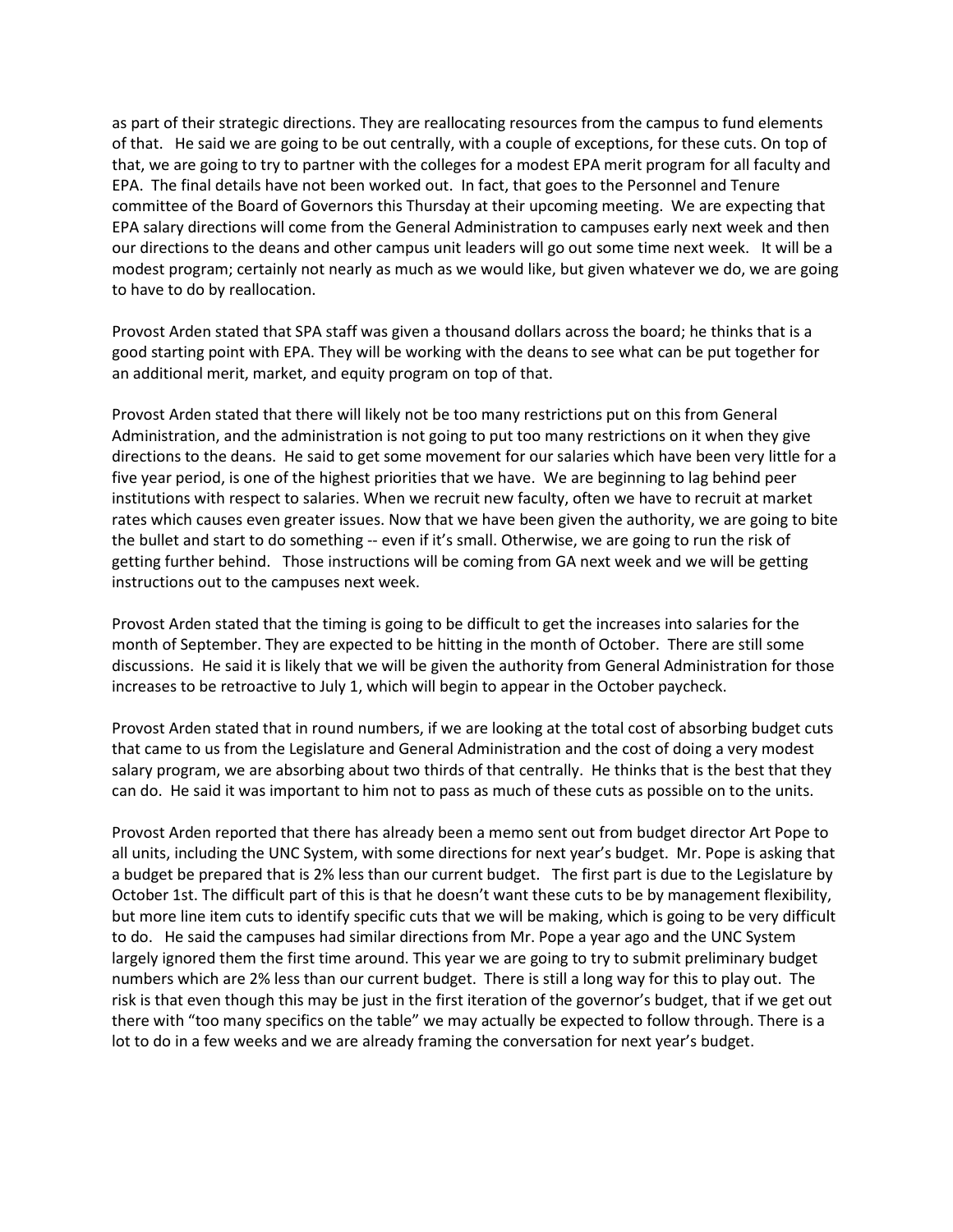## *Strategic Plan*

Provost Arden reported that they released NC State's strategic plan in April 2011 and it is a 2020 plan. He said that they deliberately designed it so that they would have rolling three year implementation phases. They have completed the first three years and he thinks the first three years have been successful in terms of our high order initiatives. It is now time to develop the next three year plan. He stated that the format was a matrix of actions against goals and we reduced all actions into three super groupings of actions. We are formatting this second plan phase the exact same way. This plan will be rolling out over the next month or two. There are going to be some important discussions here in the Senate. The high order actions are beginning to emerge. We have made a tremendous amount of progress on student success.

Provost Arden reported that according to US News and World Report NC State has gone up in the rankings. We are now 95<sup>th</sup> among National Universities and among publics we are 44, so we continue to move in the right direction. Nearly all of our major variables are moving in the right directions, so there is evidence that the strategic plan is having a significant effect. He thinks the next three-year implementation is going to be very important because it is being done in the face of rapidly changing resource environment. He noted that many of the things that we are going to tackle and take on are going to have to be done by reallocation of our own resources.

# QUESTIONS

# *Can you list the criteria for moving up in the rankings?*

Provost Arden responded that there are a number of criteria. Approximately 25% of the entire ranking is subjective. If you combine two variables, which are ranking by Provosts and Presidents and the other one is a ranking by high school counselors, those two combined will account for about 23 or 24 percent of the total rankings. The other variables include retention rates, graduation rates, graduation rate against your predictive graduation rates, and faculty resources that include class sizes. There is a whole grouping of variables. Unfortunately with US News and World Reports almost a quarter of them are very subjective, and they are some of the hardest ones to change.

*There may be some reluctance to commit to permanent increases, not knowing what our budget is going to be in the next few years. Do you anticipate that the flexibility will include giving bonuses?*

Provost Arden stated that they have already given 5 extra bonus vacation days for this year. He doesn't think there will be flexibility for there to be technical complement type raises. He stated that any direction that he has seen have been permanent increases to baseline.

*At the Faculty Assembly someone quite confidently asserted that because of the revenue restructuring, that as soon as the November elections are over the universities can expect a budget reversion. Do you have any insight on that?*

Provost Arden responded "No." However, he has heard the same discussion. He stated that the R&R money that we received this year is actually dependent on a bond being passed, so we may or may not get that.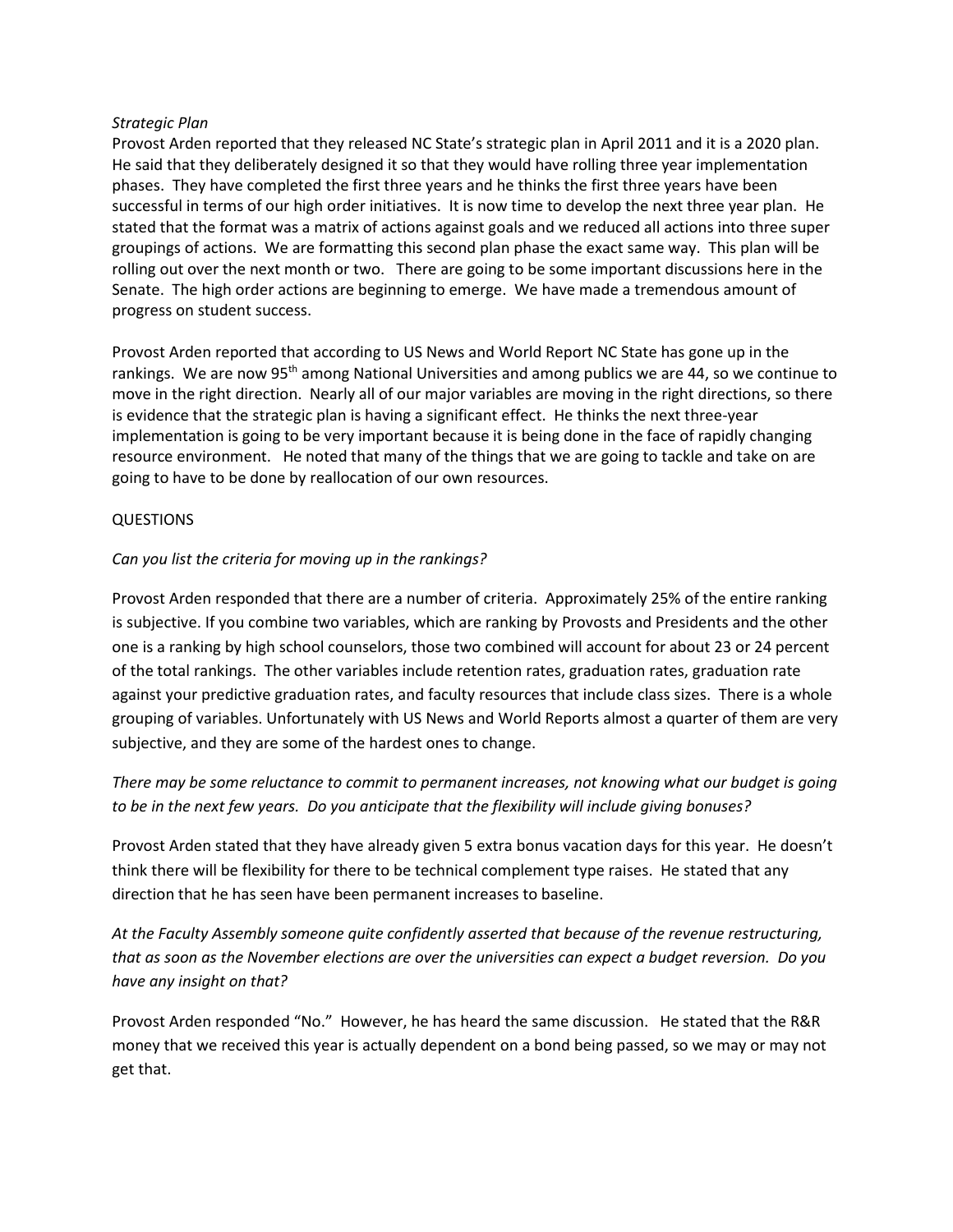# *The Chancellor alluded at the last Faculty Senate meeting that there was a growth in people seeking counter offers last year. Is that more of an exponential growth?*

Provost Arden responded "No." He stated that it is more linea than exponential. It really popped up about three years ago. He stated that five years ago the average number of potentials his office was asked to participate in was between 20 and 24 per year and now we are getting up to about sixty or seventy per year. The bad news is that this is expensive and it can cause increased equity issues within departments. The good news is that we are fairly successful in retention offers. We also know that there is a significant difference between the success rates and what we call preempt and non-preempt offers. The bottom line is it is very costly to the institution and it is also an inequitable way to distribute resources that are available. We are always going to have some retention, but it would be far nicer to have an annual merit program.

*Late spring the Chancellor said the budget priorities for this year are faculty salaries and expansion of the faculty excellence program. Do you see those as the priorities heading into the next year?*

Provost Arden stated that he sees those as high priorities. We are currently working with what resources that we will have on continuing the Faculty Excellence Program. In the last plan we tracked 38 clients into twelve clusters. We were successful in hiring 33 to date. It has been very impactful, but not necessarily cheap.

# **5. Issues for 2014-15 Faculty Senate -** *results of ballot*

Chair Zonderman reported on results of the ballots distributed in the last meeting on what the Senate wanted to name as its most important issues. He stated that all of the issues are important and hopefully by the end of this academic year each of the items will be reviewed by one of the committees at least for discussion.

The top four issues were:

- 1) Allocation of Academic Funds
- 2) Growing Doctoral Program and GSSP
- 3) Student Retention and Success
- 4) Post Tenure Review Revision Policy

Chair Zonderman asked for input from the Faculty Senate on what they would like Dr. Mike Mullen to discuss on Student Retention and Success.

1) What is the retention rate for students who don't get into their first choice?

- 2) What is the retention rate on the First Year?
- 3) Has there been an assessment done with the switch to the GEP?
- 4) What is the status on early college with students coming in with Associate degrees?
- 5) What is the status of retention with the learning villages and student clubs?
- 6) How are they tracking transfer students?
- 7) Do you have strategies for increasing student engagement?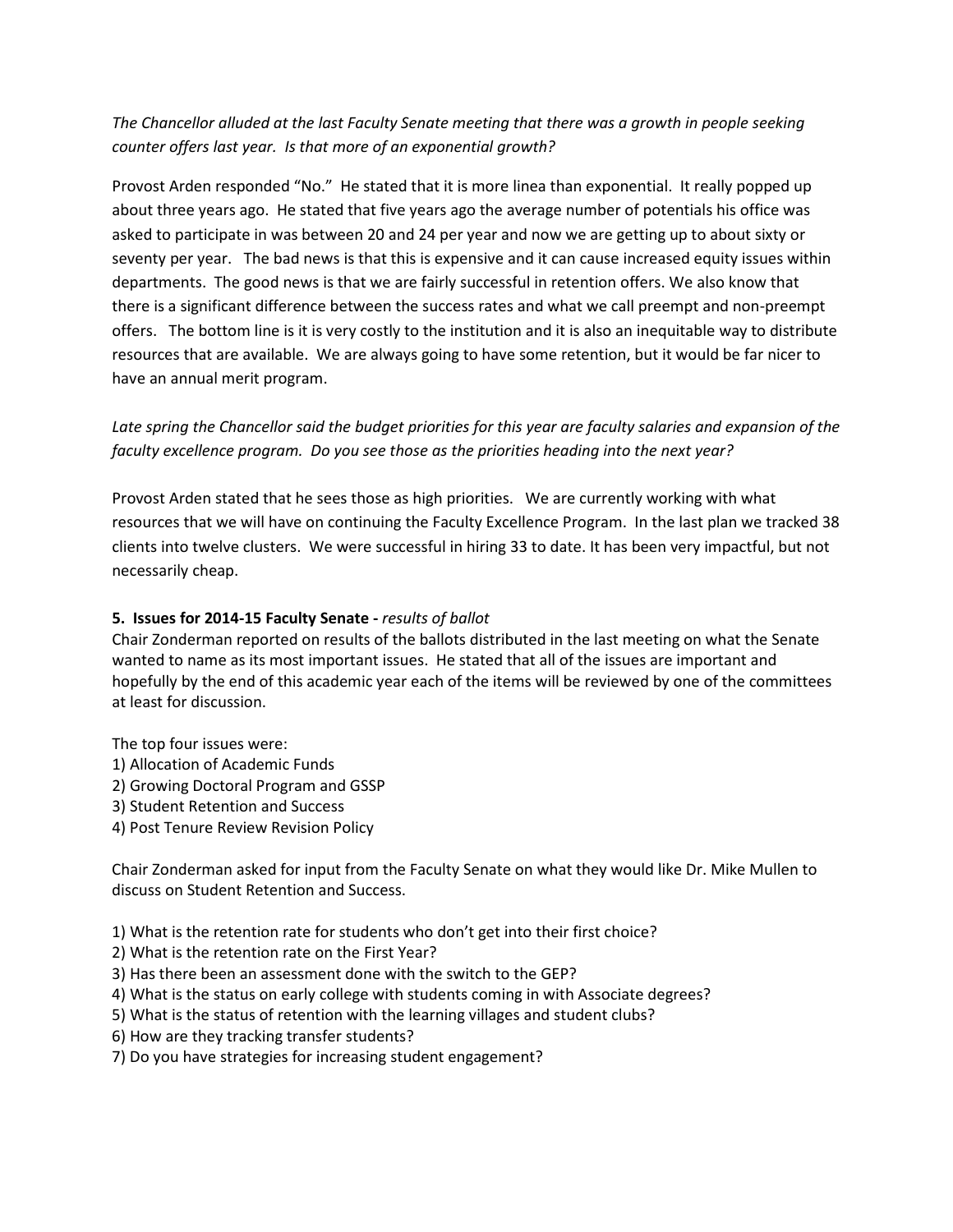## **6. Strategic Resource Management—Doctoral Enrollment and Graduate Student Support Plan**

Dr. Duane Larick, Senior Vice Provost for Academic Strategy and Resource Management stated that NC State is one of the flagship universities in the system. We have an enrollment plan that talks about growing doctoral education as the highest priority of growth. We are developing a biennial plan for 2015-16, 2016-17 through 2020 and looking to build on to even a 20-24, 20-25 plan.

Dr. Larick stated that one of the recommendations that have come out of the Strategic Resource Management team is a group that is focused on the growth of doctoral education that really related to the 2020 enrollment plan. We have had three separate charges, three things that we think are paramount, that have to be done in order to have a chance to grow doctoral enrollment here on our campus.

Dr. Larick said the first charge to that task force was pretty simple and that is an evaluation of the fall 2014 doctoral stipend pilot program that was put in place. The Provost allocated resources to doctoral education to try to provide first year stipend support to see if we could increase the number of new doctoral students on our campus.

Dr. Larick reported that in fall 2012 they brought in 498 doctoral students and were about 60 students under their target. In fall of 2013 they brought in 489 and they were under their target by 100 students. Fall 2014 they set a target of 611 students. They implemented a stipend plan and gave out 60 stipends from the Provost and exceeded their target by 60 doctoral students.

Dr. Larick stated that the first charge is to look at that plan and see if it works, and it works. The tough part is to say what that plan should be for fall 2015 and what recommendation could be made for the future of that plan.

The second charge is to incentivize faculty to include stipends in grant proposals.

Dr. Larick stated that the third charge is recommendations related to revisions to the Graduate Student Support plan, and that included things like current eligibility, cost and support for current enrollment, and how we would financially support that. In the future how are we going to grow the GSSP to keep up with enrollment growth?

Dr. Larick thinks the key to deciding how to go forward for fall of 2015 and beyond is to decide what the best way is to invest in the future. Is it a first year program? He stated that he would tie that together with the second charge of incentivizing faculty to include stipends in grant proposals.

*Question:* Have you considered that it is generally almost as cheap and surely more productive to hire a Research Associate or Post-doc than it is to pay for a PhD stipend and benefits. This tradeoff encourages faculty to hire full time employees, who work hard all the time and almost fully trained, instead of using funds for PhDs or MS students. (This RA now costs about ~40-45K for out of state; an employee is not much more).

Dr. Larick responded that since 2001 doctoral enrollment increased from 2,159 to 3,253, about a fifty percent increase in student headcount. He stated that about 90% of those students were funded. We only saw an 18% increase of research assistantships and more than 60% increase in teaching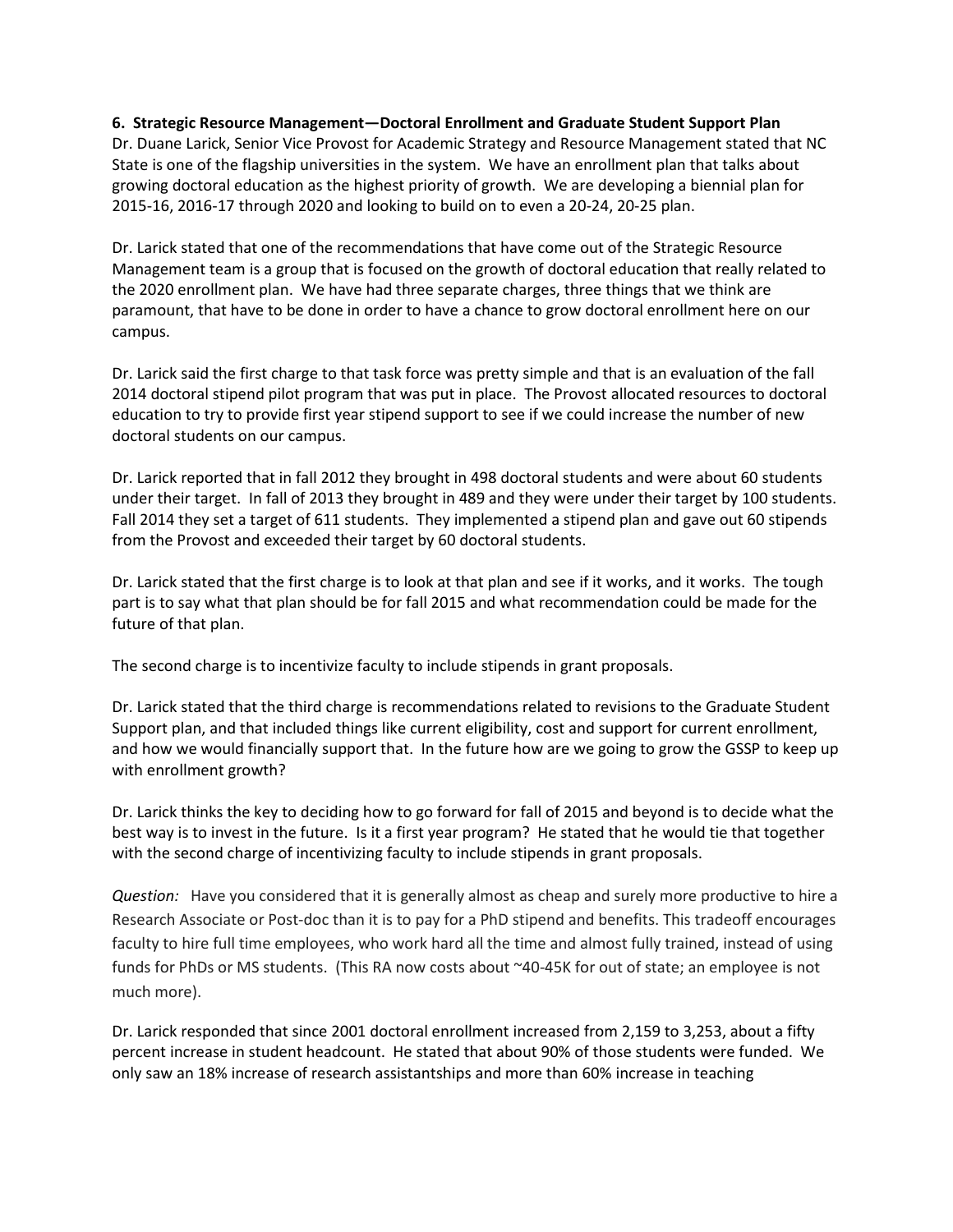assistantships. If you look at where our growth in funding is, our growth in funding is coming from teaching assistantships over research assistantships.

Dr. Larick stated that the current GSSP incentivized program is to appoint students on state funding because you use state dollars to give the student a \$20,000 stipend and then state dollars to pay their in-state tuition, their health insurance, and their out of state tuition. If you fund a student on a research grant, you pay the stipend, state dollars pay the instate tuition health insurance, but you and I pay 25% of the tuition remission, so by putting a student on a teaching assistantship rather than a research assistantship you get to keep more of your resources in the department to do something else.

*Question: Has placement been a criterion for creating this money for making sure that we are growing the doctoral program responsively?* 

Dr. Larick stated that it is a tough thing to do to work on placement. The UNC System is working with a couple of universities to try to highlight and enhance graduate doctoral and masters graduate placements on survey to see if we can get better.

Dr. Larick stated that the third charge was recommendations related to revisions to the Graduate Student Support Plan. The GSSP is in the task force talks about reviewing current eligibility, cost of support for current enrollment, and developing a mechanism to directly fund teacher growth. If we have a priority for growing doctoral students, we know that 90 percent of those students are going to need funding, which means that 90 percent of those students are going to need graduate student support plans.

Dr. Larick said he would love to see us get to a point someday where we could think of the graduate student support plan just like we do benefits where you hire a person and you know the support will be there as a benefit for those students. Again, money is the big driver there.

Dr. Larick reported that in current funding, there is \$2.3 million basically in health insurance, \$10.4 million in in-state tuition and \$14.2 million in tuition remission. The graduate student support plan from central resources alone is \$27.7 million and that doesn't include the tuition remission that faculty are paying out of their grants.

Dr. Larick stated that they have looked at eligibility rules since 1998. Each time they have modified the rules, it was basically to reduce the number of participants or reduce the length of time someone participates or to increase the amount of money that comes from non- central resources in order to try to keep the GSSP solid. He predicted success in increasing new doctoral students and stated that at the end of the day we are going to need new money for 2014-15. He went on to say that if you are working on this program it is nice to have an advocate. The Provost just put more than \$1.3million into stipends for this new program that we implemented. For this year he also knows that along with that we are going to have to put additional money in the GSSP and he has committed that money.

# *QUESTIONS*

*At most universities once graduate students complete classes and all of their requirements, they usually drop down to one credit and at some universities three credit, but here the requirement is six or nine credits.*